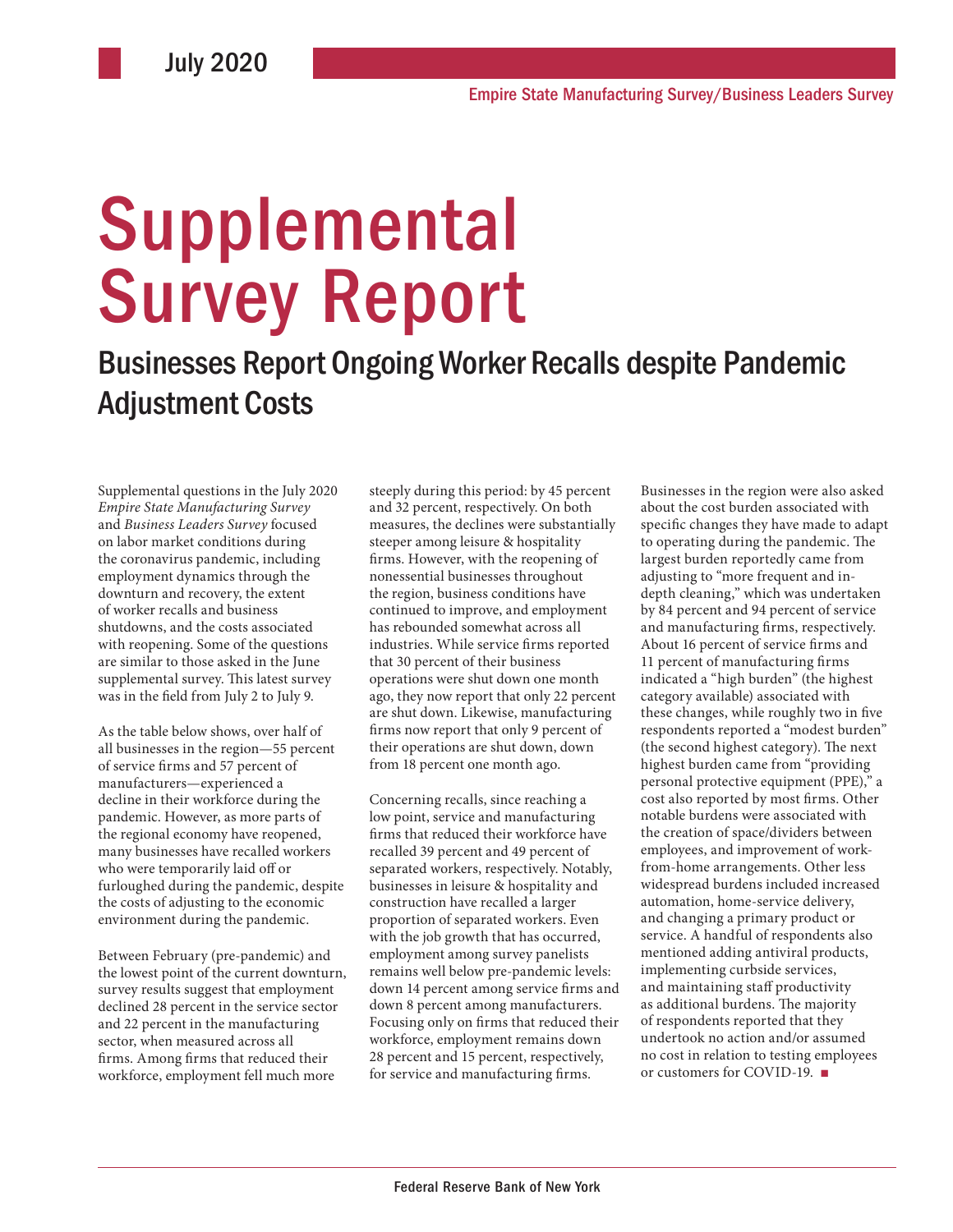# Supplemental Survey Report, continued

### QUESTION 1

**Did your workforce decline for any reason during the pandemic?** 

|                | <b>Business Leaders</b><br>Survey | <b>Empire State</b><br><b>Manufacturing Survey</b> |  |  |
|----------------|-----------------------------------|----------------------------------------------------|--|--|
|                |                                   | <b>Percentage of Respondents</b>                   |  |  |
| Yes            | 55                                | 57                                                 |  |  |
| N <sub>o</sub> | 45                                | 43                                                 |  |  |

#### QUESTION 2

**How would you characterize the number of workers for each of the following (excluding contract/temporary workers)?**

|                                               | <b>Business Leaders Survey</b> |                                                          | <b>Empire State Manufacturing Survey</b> |                                                          |
|-----------------------------------------------|--------------------------------|----------------------------------------------------------|------------------------------------------|----------------------------------------------------------|
|                                               | Average                        | <b>Percentage Decline</b><br><b>Since Pandemic Began</b> | Average                                  | <b>Percentage Decline</b><br><b>Since Pandemic Began</b> |
| All firms                                     |                                |                                                          |                                          |                                                          |
| Number of workers in February, pre-pandemic   | 302                            |                                                          | 125                                      |                                                          |
| Number of workers at lowest point of downturn | 217                            | $-28$                                                    | 102                                      | $-22$                                                    |
| Number of workers now                         | 271                            | $-14$                                                    | 116                                      | $-8$                                                     |
| <b>Firms reducing workforce</b>               |                                |                                                          |                                          |                                                          |
| Number of workers in February, pre-pandemic   | 436                            |                                                          | 164                                      |                                                          |
| Number of workers at lowest point of downturn | 290                            | $-45$                                                    | 129                                      | $-32$                                                    |
| Number of workers now                         | 380                            | $-28$                                                    | 149                                      | $-15$                                                    |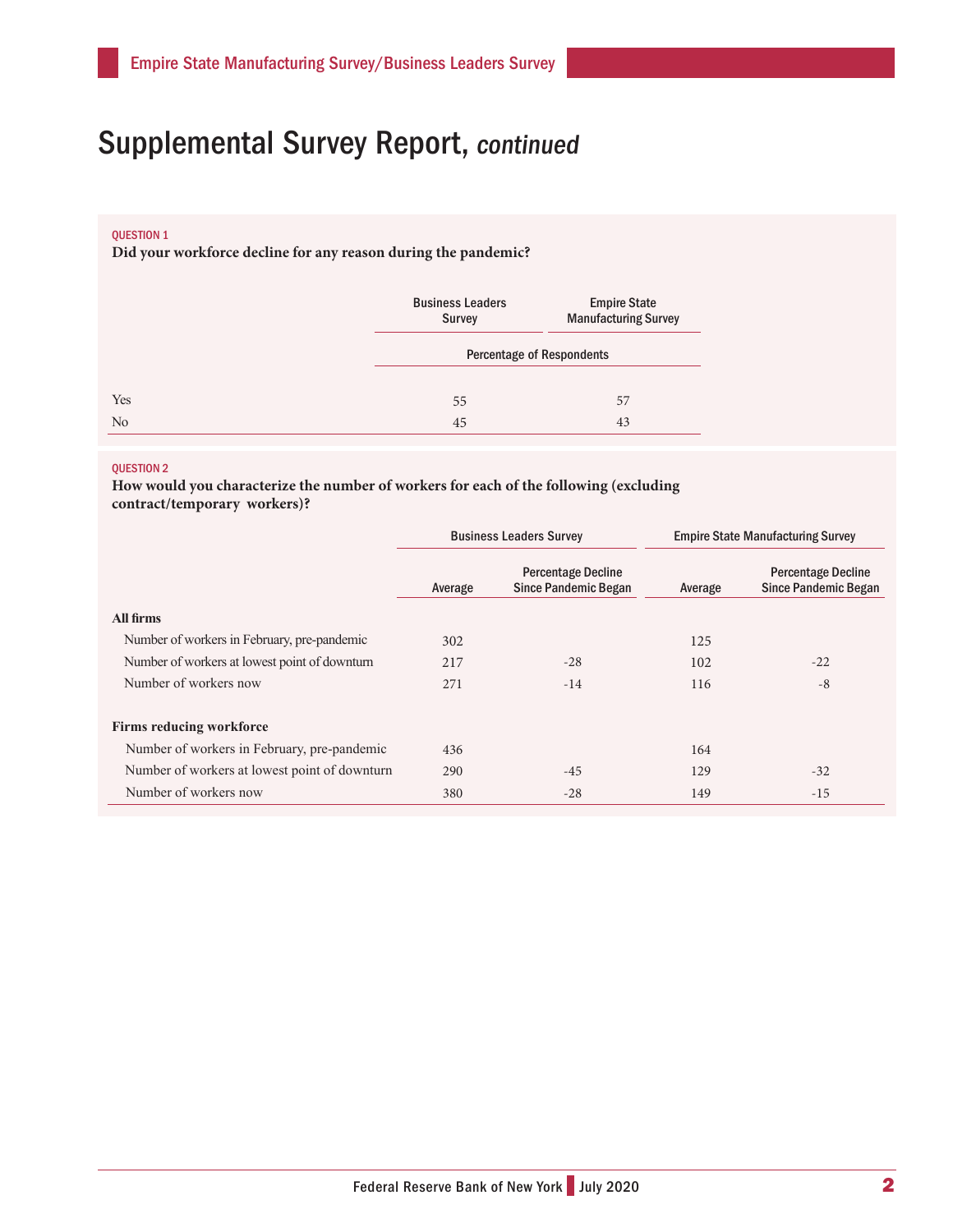# Supplemental Survey Report, continued

## QUESTION 3

**If you reduced your workforce during the pandemic, how many workers has your firm recalled or newly hired since the lowest point of the current downturn?**

|                                                          | <b>Business Leaders</b><br><b>Survey</b> | <b>Empire State</b><br><b>Manufacturing Survey</b> |  |
|----------------------------------------------------------|------------------------------------------|----------------------------------------------------|--|
|                                                          | Average                                  |                                                    |  |
| <b>Firms reducing workforce</b>                          |                                          |                                                    |  |
| Number of separated workers at lowest point of downturn* | 146                                      | 35                                                 |  |
| Number of separated workers already recalled             | 56                                       | 17                                                 |  |
| Number of newly hired workers                            | 4                                        | 2                                                  |  |
| Percentage share of separated workers recalled overall   | 39                                       | 49                                                 |  |

*\* Figures are calculated as the difference between the average number of workers pre-pandemic and at the lowest point of the downturn, among firms reducing workforce as shown in Question 2 above.*

#### QUESTION 4

## **Approximately what fraction of your business operations, if any, was shut down a month ago, and what fraction is still shut down today?**

|                                    | <b>Business Leaders</b><br><b>Survey</b> | <b>Empire State</b><br><b>Manufacturing Survey</b> |  |
|------------------------------------|------------------------------------------|----------------------------------------------------|--|
|                                    | Average                                  |                                                    |  |
| Percentage shut down one month ago | 30                                       | 18                                                 |  |
| Percentage shut down today         | 22                                       |                                                    |  |